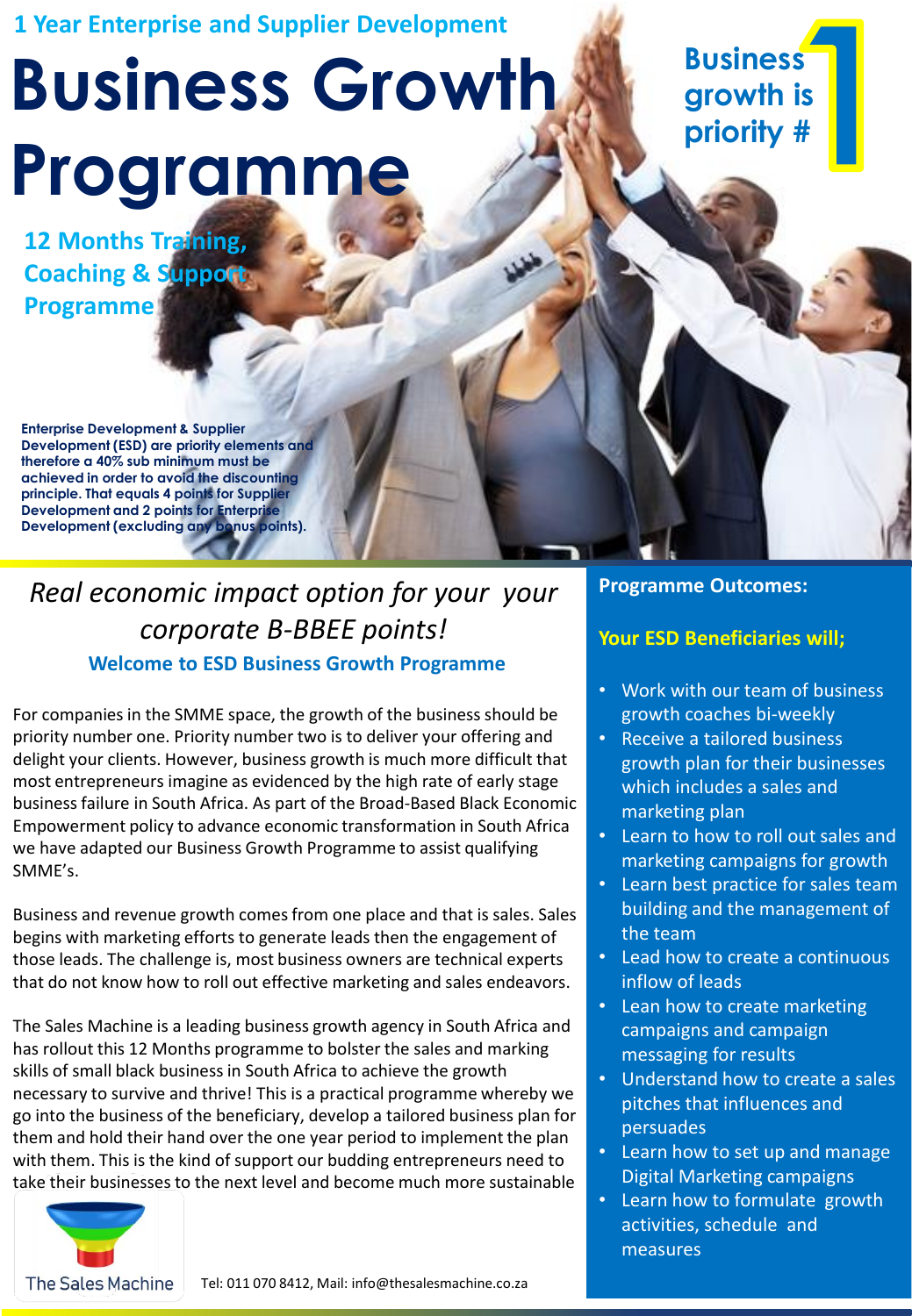## **Business Growth Programme Enterprise and Supplier Development**

### *Real economic impact for your your corporate B-BBEE points!*

### **12 Months Training, Coaching & Support Programme**

**Supplier Development is the process of working with certain suppliers to improve their performance for the benefit of the buying organisation. Leading to improvements in the total added value from the supplier, product or service offering, business processes and performance, improvements in lead times and delivery.**

**Enterprise Development is a strategy for promoting economic growth and reducing poverty by building SMMEs, membership organisations to represent them and competitive markets that are stronger and more inclusive. It consists of monetary and non-monetary, recoverable and non-recoverable contributions actually initiated in favour of a beneficiary entity by a measured entity with the specific objective of assisting or accelerating the development, sustainability and ultimate financial independence of the beneficiary.**

### **Part 1: Absolute Clarity**

- The five levels of Clarity
- Clarifying your business model and the problem you solve
- Clarifying your messaging and marketing
- Clarifying your exact target

Clarity: Exercise: Craft a clear business model document and a concise messaging framework for your business

### **Part 2: The key to exponential growth**

- The anatomy of a business
- A business lesson from nature
- Sales 2.0: The evolution of sales
- Dedicated roles within the sales function
- Lead Generation and lead nurturing systems
- Smarketing: How to merge sales and marketing for growth

### **Part 3: The five pillars of growth**

- 1. Lead Generation
- 2. Prospect Engagement
- 3. Pipeline Management
- 4. Close tactics
- 5. Retention
- **-** Lead generation ideas
- Prospect engagement best practice
- Covering the buying centre
- Close tactics
- Retention ideas

### **Part 4: The Pitch**

- **-** 12 Factors that affect your pitch
- Pre-pitch The Preparations
- Understanding the stages of the pitch
- Types of Pitches
- Creating a winning pitch every time

Pitch Creation Exercise: Develop a telephone pitch, email pitch and face to face pitch for your business.

### **Part 5: Leverage the Power of digital**

- Digital Marketing 101
- How to leverage the internet for business growth?
- The Purchase Funnel
- Paid Traffic
- The Content Marketing Strategy
- How to hire an expert for digital marketing
- How to manage the expert the you have hired for best results

### **Part 6: Growth Via Campaigns**

- Types of Campaigns
	- a) Top of Funnel Campaigns
	- b) Middle of funnel Campaigns
	- c) Bottom-of-the-funnel campaigns
	- Calling Campaigns
	- Product Launch Campaigns

### **Part 7: Campaign communications plan and messaging**

- Creating your campaign message
- Creating a compelling offer
- Campaign messaging case studies

Exercise: Create a Facebook Campaign for you offer

### **Part 8: Creating the culture for growth in your business**

- **-** Define your culture
- Recruit according to the culture
- Culture as a competitive edge today
- How to create a high performance culture in your business

### **Part 9: The Mindset For Growth**

- **-** The attitude for growth
- The Law of Expectation
- How to get inspired to pursue your goals?
- Confidence The Courage to grow
- How to foster a healthy self esteem
- **Part 10: Results - How to move the growth needle** 
	- Growth Activities Routine
	- Business Growth Measures
	- Creating Financial Growth Targets
	- You are the creator of opportunities

### **Part 11: Facebook & LinkedIn Marketing Best Practice**

- **-** Retargeting 101
- **-** Facebook ad design best practice
- **-** The importance of the relevancy score
- How to Launch and manage Facebook ad campaigns
- LinkedIn advertising best practice

### Part 12: **Roll out of tailored Business Growth Plan**

- Lead generation assessment (weekly)
- Pipeline assessment (weekly)
- Prospect engagement assessment (weekly)
- New deals closed assessment (monthly)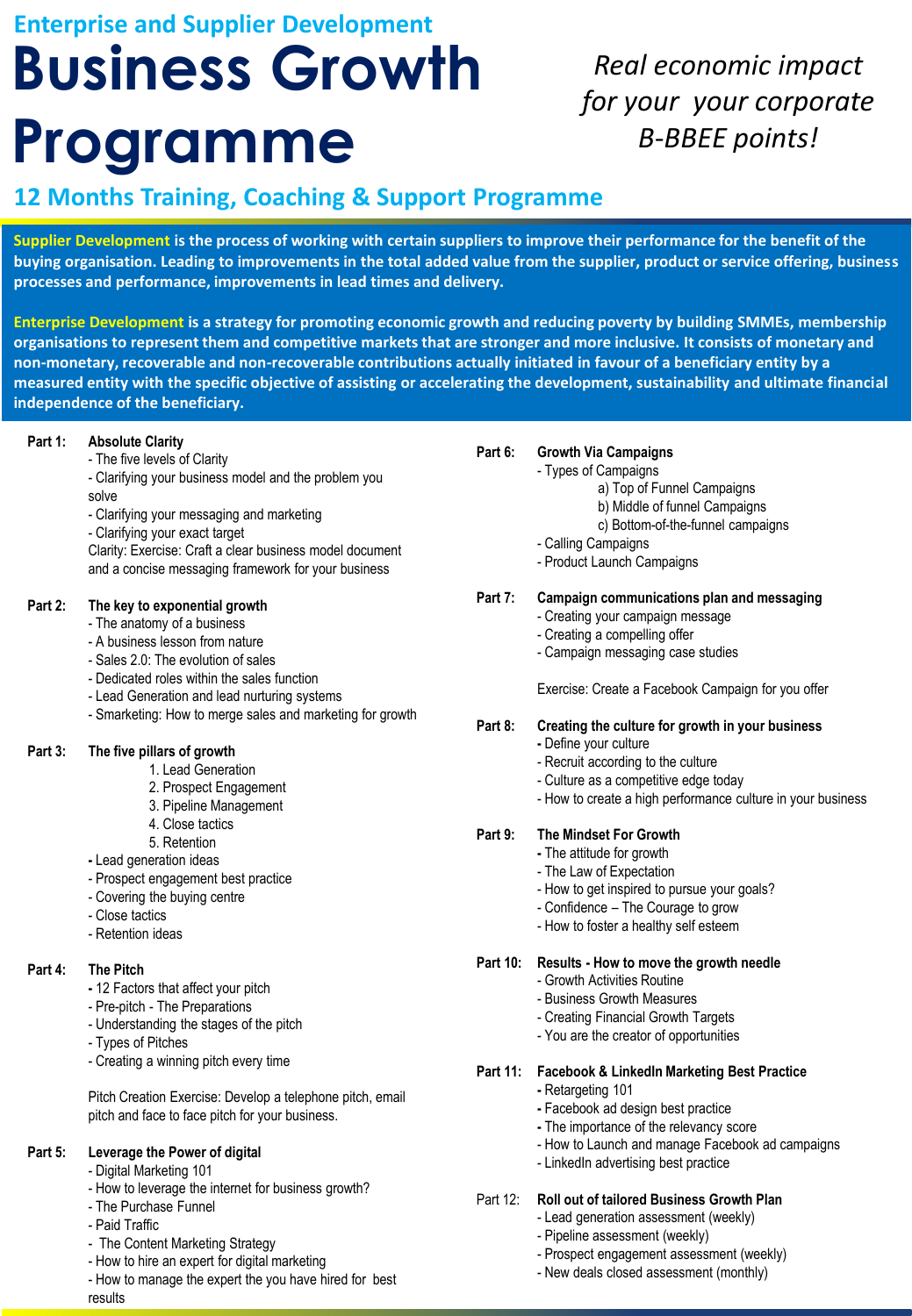**Business Growth Enterprise and Supplier Development**

## **Programme**

*Real economic impact for your your corporate B-BBEE points!*

**12 Months Training, Coaching & Support Programme** 

**Why is our programme so powerful and impactful?** 

## **Results Triangle**



**It's our transformational process that enhances who the entrepreneur and their team is = explosive results**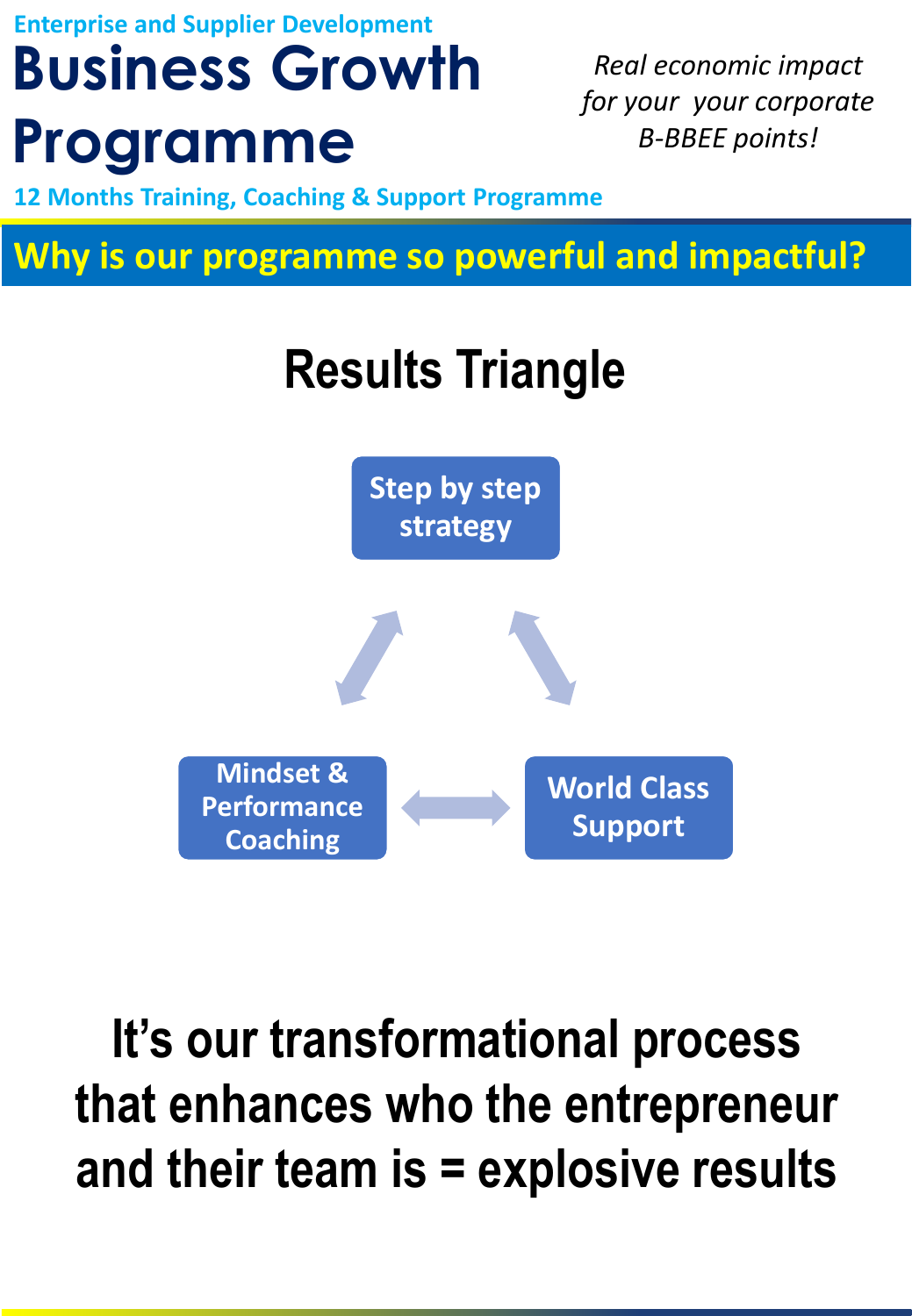## **Business Growth Enterprise and Supplier Development**

## **Programme**

## *Real economic impact for your your corporate B-BBEE points!*

### **12 Months Training, Coaching & Support Programme**

## **Frequently asked questions**

#### **Which contribution type does the TSM ESD Business growth Programme fit in Enterprise Development?**

Here is the full list of ED contribution types

- Grant contribution
- Direct cost incurred in supporting enterprise and supplier development
- Discounts in addition to normal business practices
- Overhead costs incurred in supporting enterprise and supplier development
- Interest free loan with no security requirements
- Standard loan provided to enterprise and supplier development beneficiaries
- Guarantees provided on behalf of a beneficiary entity
- Lower interest rate
- Minority investment in enterprise and supplier development beneficiaries
- Investment with lower dividend to financier
- Professional services rendered at no cost
- Professional services rendered at a discount
- Time of employees of business entity productively deployed in assisting beneficiaries

The TSM ESD Business growth Programme fits into "Direct cost incurred in supporting enterprise and supplier development"

#### **\_\_\_\_\_\_\_\_\_\_\_\_\_\_\_\_\_\_\_\_\_\_\_\_\_\_\_\_\_\_\_\_\_\_\_\_\_\_\_\_\_\_\_\_\_\_\_\_\_\_\_\_\_\_\_\_\_\_\_\_\_\_ Which contribution type does the TSM ESD Business growth Programme fit in Supplier Development?**

Here is the full list of ED contribution types

- Grant contribution
- Direct cost incurred in supporting enterprise and supplier development
- Discounts in addition to normal business practices
- Overhead costs incurred in supporting enterprise and supplier development
- Interest free loan with no security requirements
- Standard loan provided to enterprise and supplier development beneficiaries
- Guarantees provided on behalf of a beneficiary entity
- Lower interest rate
- Minority investment in enterprise and supplier development beneficiaries
- Investment with lower dividend to financier
- Professional services rendered at no cost
- Professional services rendered at a discount
- Time of employees of business entity productively deployed in assisting beneficiaries
- Shorter payment periods
- Bad debt write offs incurred from the financing of enterprise and supplier development beneficiaries

The TSM ESD Business growth Programme fits into "Direct cost incurred in supporting enterprise and supplier development" **\_\_\_\_\_\_\_\_\_\_\_\_\_\_\_\_\_\_\_\_\_\_\_\_\_\_\_\_\_\_\_\_\_\_\_\_\_\_\_\_\_\_\_\_\_\_\_\_\_\_\_\_\_\_\_\_\_\_\_\_\_\_**

### **Which types of organisations qualify to be ESD beneficiaries**

Only QSE's and EME's that are at least 51% black owned qualify as valid beneficiaries**.**

### **What type of businesses qualify for ESD contributions?**

An enterprise, in order to qualify for Enterprise Development contributions, must be a business with an annual turnover of less than R50 million, must be 51% or more black-owned, and must be an operationally, as well as a financially independent entity. The beneficiary business must be able to provide the necessary proof of the above to the contributing company. It can be an independent competent entity's report, a B-BBEE auditor limited assurance report or a sworn affidavit.

**\_\_\_\_\_\_\_\_\_\_\_\_\_\_\_\_\_\_\_\_\_\_\_\_\_\_\_\_\_\_\_\_\_\_\_\_\_\_\_\_\_\_\_\_\_\_\_\_\_\_\_\_\_\_\_\_\_\_\_\_\_\_**

#### **What's the difference between Supplier Development and Enterprise Development?**

Supplier Development entails the contributions made towards the beneficiaries that make up part of the supply chain of the particular Measured Entity. With it, the Measured Entity can extend a contract or give a new contract to the beneficiary, which helps to increase the beneficiary company's income stream for the period.

Enterprise Development contributions are made towards beneficiaries not forming part of the Measured Entity's supply chain. The aim is to help in the development of potential suppliers to become part of the supply chain of the particular Measured Entity.

#### \_\_\_\_\_\_\_\_\_\_\_\_\_\_\_\_\_\_\_\_\_\_\_\_\_\_\_\_\_\_\_\_\_\_\_\_\_\_\_\_\_\_\_\_\_\_\_\_\_\_\_\_\_\_\_\_\_\_\_\_\_\_ **Can the same contribution count towards both Supplier Development and Enterprise Development?**

The same contribution cannot count towards both Supplier Development and Enterprise Development. **\_\_\_\_\_\_\_\_\_\_\_\_\_\_\_\_\_\_\_\_\_\_\_\_\_\_\_\_\_\_\_\_\_\_\_\_\_\_\_\_\_\_\_\_\_\_\_\_\_\_\_\_\_\_\_\_\_\_\_\_\_\_**

#### **Can contributions be carried over several financial years?**

Only contributions done within THE measurement period can be taken into account.

**\_\_\_\_\_\_\_\_\_\_\_\_\_\_\_\_\_\_\_\_\_\_\_\_\_\_\_\_\_\_\_\_\_\_\_\_\_\_\_\_\_\_\_\_\_\_\_\_\_\_\_\_\_\_\_\_\_\_\_\_\_\_**

#### **How many points can my organisation gain for these Enterprise and Supplier Development contributions?**

Supplier Development - Annual value of all Supplier Development Contributions made by the Measured Entity as a percentage of the target = 10 Points for 2% of NPAT

Enterprise Development - Annual value of all Enterprise Development Contributions and Sector Specific Programmes made by the Measured Entity as a percentage of the target = 5 for 1% of NPAT

### **Bonus Point opportunities**

Graduation Bonus - Bonus point for graduation of one or more Enterprise Development beneficiaries to graduate to the Supplier Development level = 1 bonus point

Employment Creation Bonus - Bonus point for creating one or more jobs as a result of Supplier Development and Enterprise Development initiatives by the Measured Entity = 1 bonus point